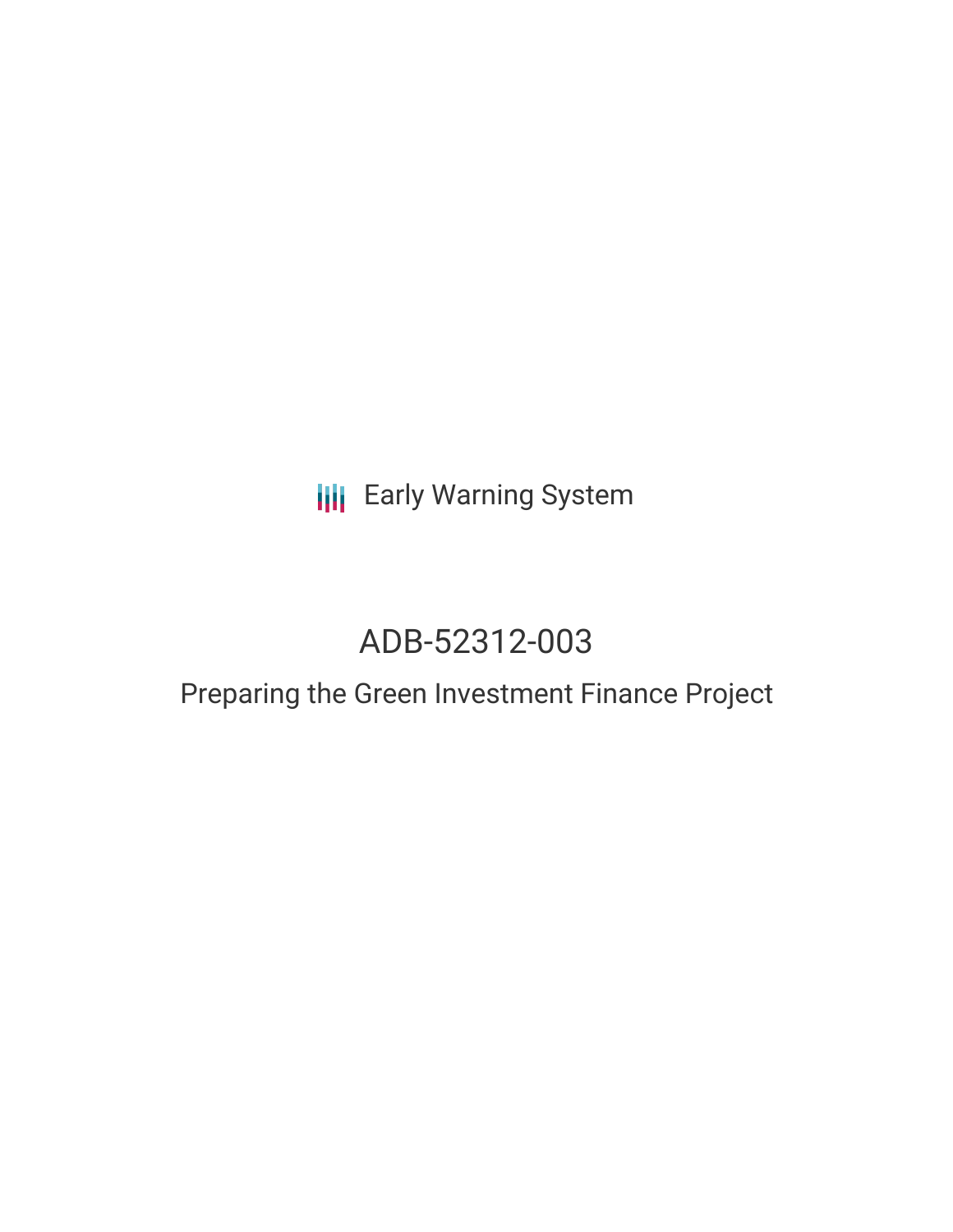

#### **Quick Facts**

| <b>Countries</b>               | Kazakhstan                                              |
|--------------------------------|---------------------------------------------------------|
| <b>Financial Institutions</b>  | Asian Development Bank (ADB)                            |
| <b>Status</b>                  | Active                                                  |
| <b>Bank Risk Rating</b>        | U                                                       |
| <b>Voting Date</b>             | 2020-08-27                                              |
| <b>Borrower</b>                | Government of Kazakhshtan                               |
| <b>Sectors</b>                 | Climate and Environment, Finance, Technical Cooperation |
| <b>Investment Type(s)</b>      | Grant                                                   |
| <b>Investment Amount (USD)</b> | $$0.23$ million                                         |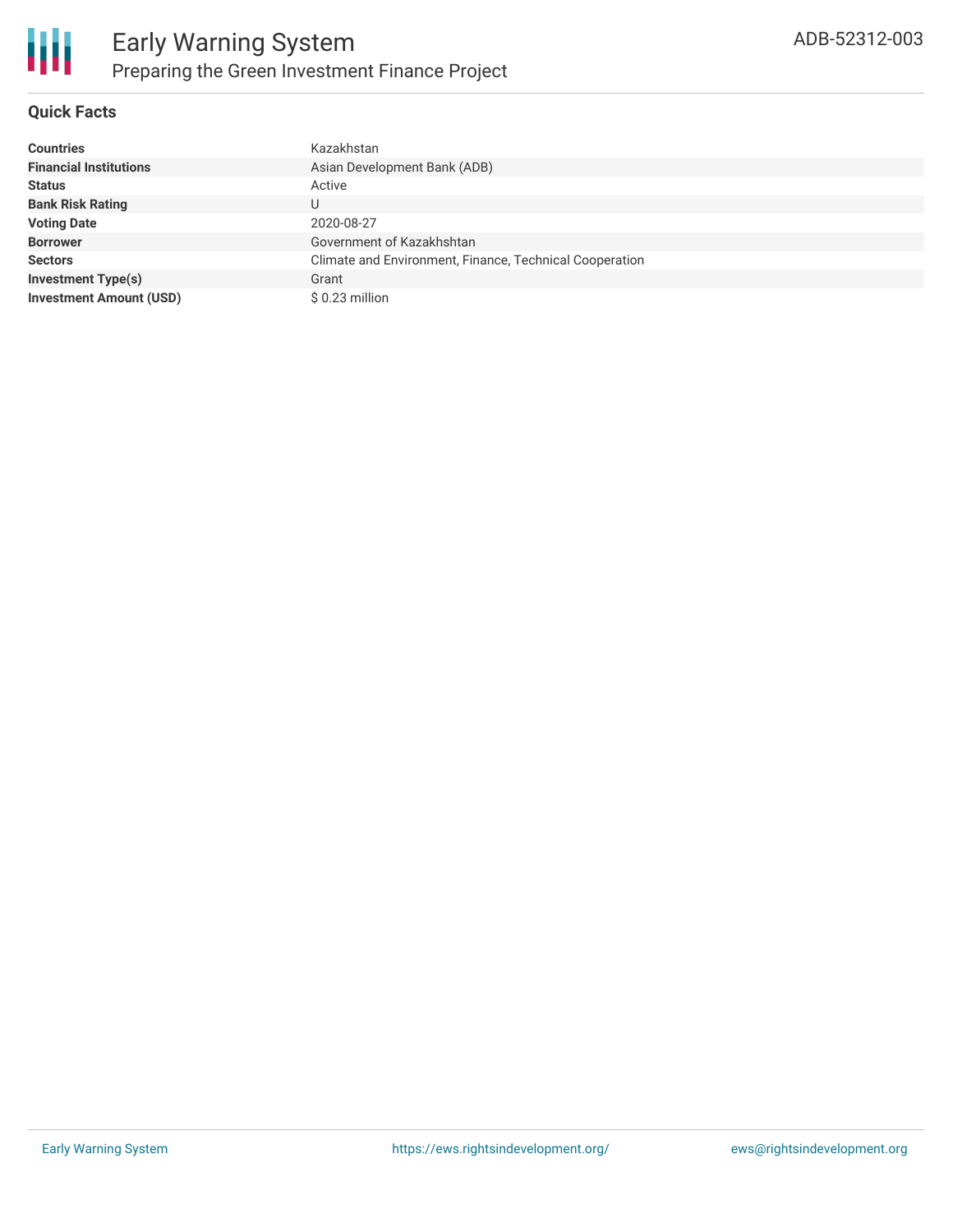

#### **Project Description**

At the time of writing, there is no information publicly available for this project.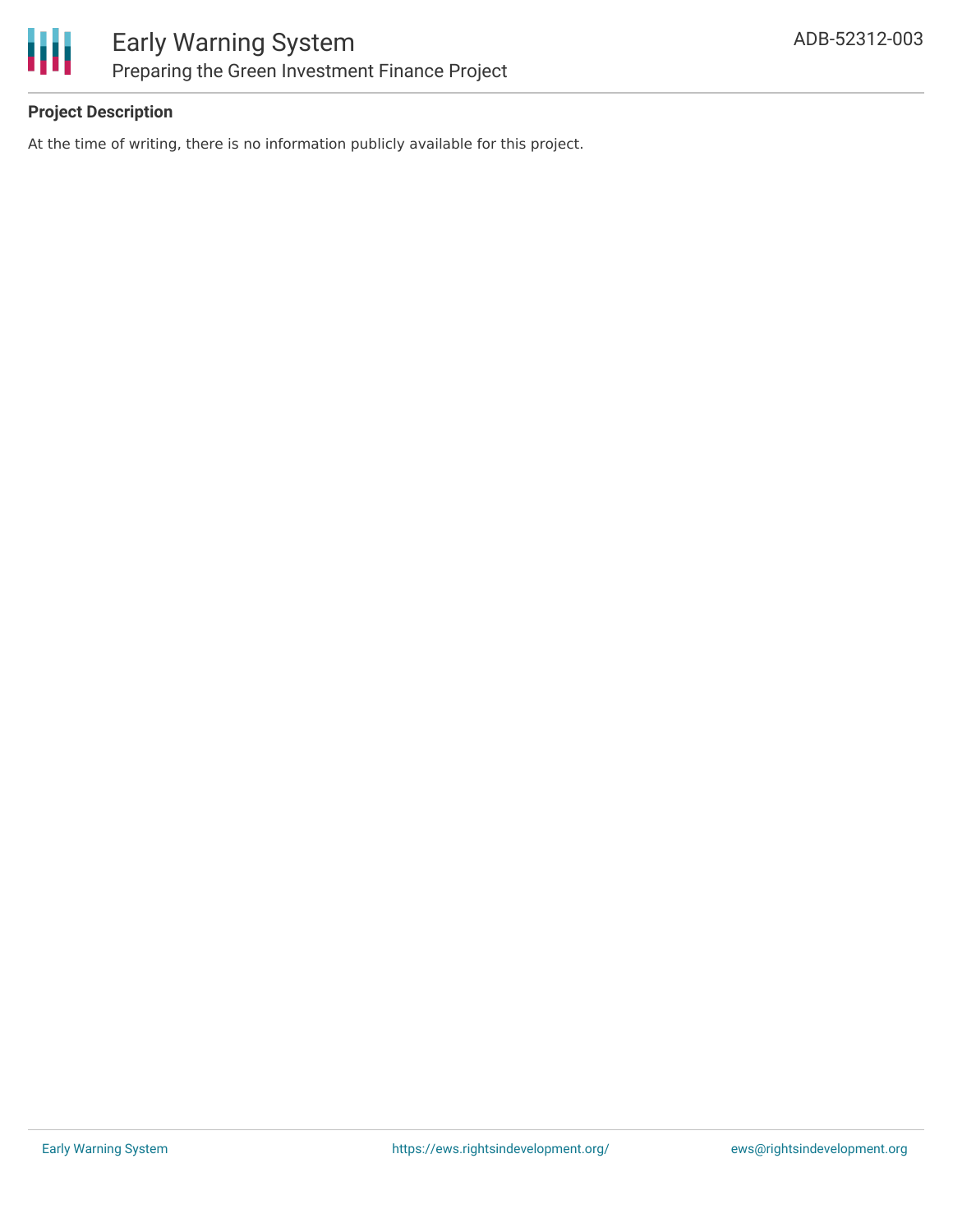

### Early Warning System Preparing the Green Investment Finance Project

#### **Investment Description**

Asian Development Bank (ADB)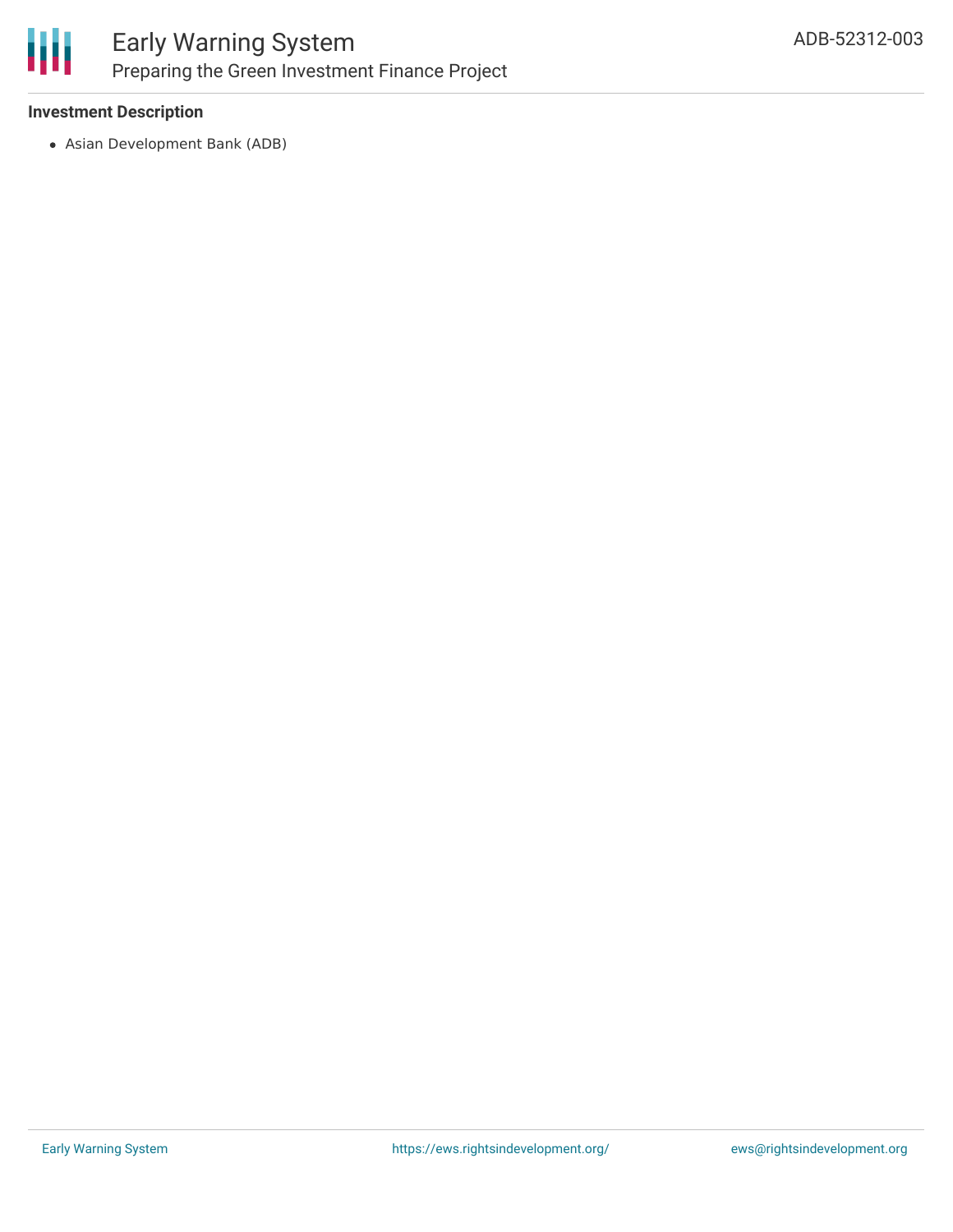

#### **Contact Information**

PROJECT CONTACT INFORMATION

Executing Agencies

DAMU Entrepreneurship Development Fund Gogol St., 111, Almaty Kazakhstan

International Green Technology and Investment Projects Center 55 Mangilik El Avenue, Nur-Sultan 010000, Kazakhstan

#### **ACCOUNTABILITY MECHANISM OF ADB**

The Accountability Mechanism is an independent complaint mechanism and fact-finding body for people who believe they are likely to be, or have been, adversely affected by an Asian Development Bank-financed project. If you submit a complaint to the Accountability Mechanism, they may investigate to assess whether the Asian Development Bank is following its own policies and procedures for preventing harm to people or the environment. You can learn more about the Accountability Mechanism and how to file a complaint at: http://www.adb.org/site/accountability-mechanism/main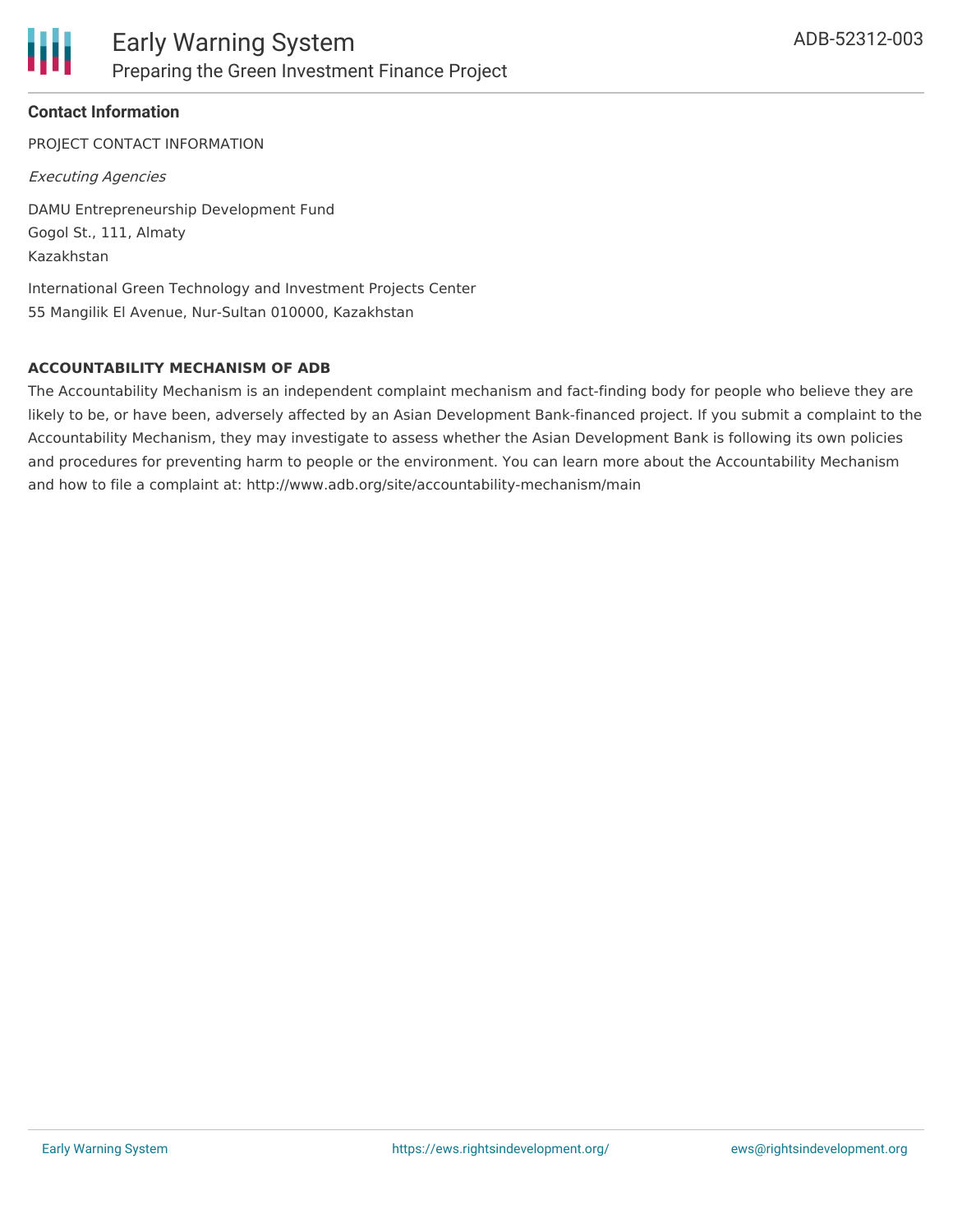

### Early Warning System Preparing the Green Investment Finance Project

#### **Bank Documents**

• Project [Disclosure](https://ewsdata.rightsindevelopment.org/files/documents/03/ADB-52312-003.pdf) PDF [\[Original](https://www.adb.org/printpdf/projects/52312-003/main) Source]